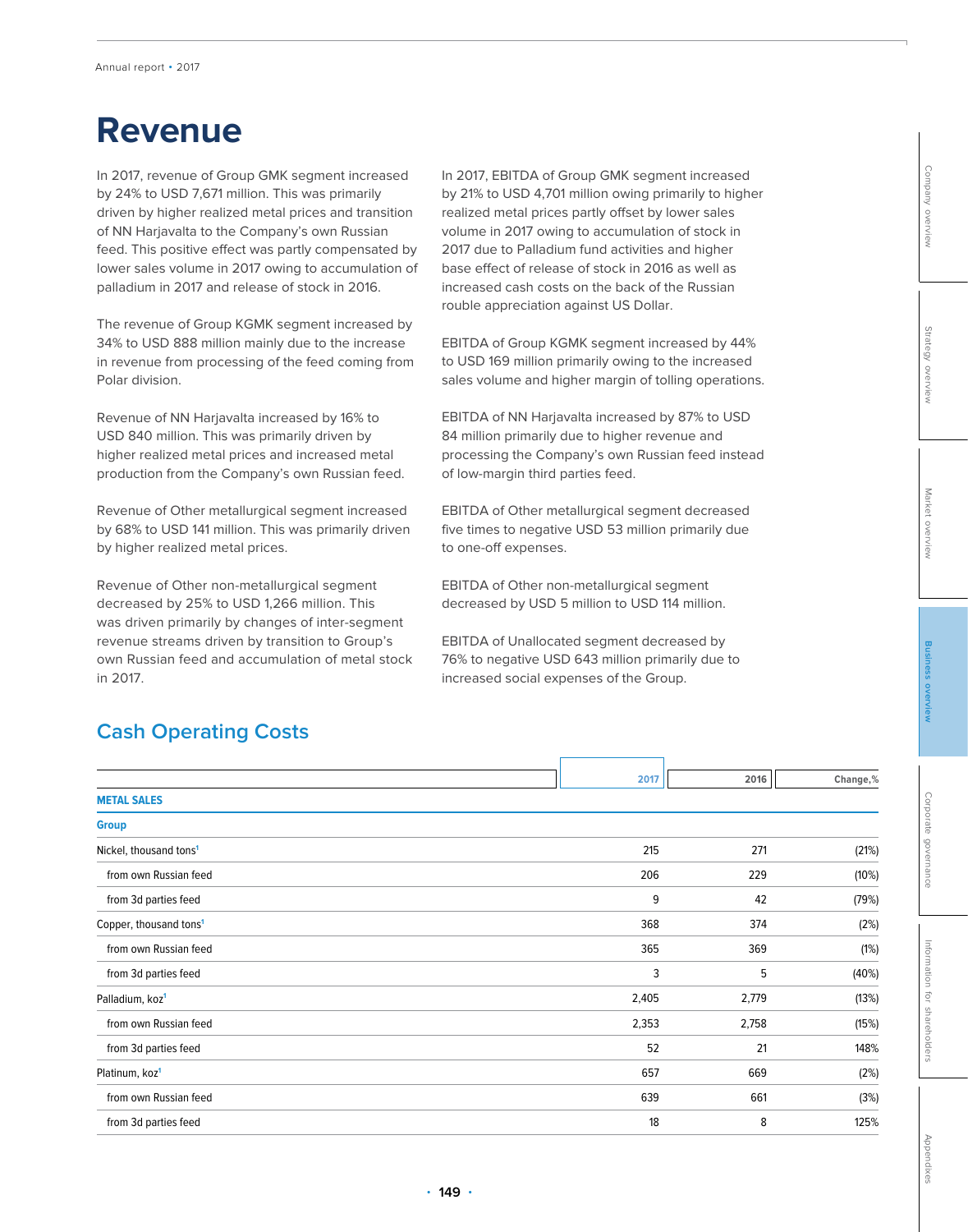#### Business overview  $\rightarrow$  Financial overview (MD&A)

|                                                                     | 2017   | 2016   | Change,% |
|---------------------------------------------------------------------|--------|--------|----------|
| Gold, koz <sup>1</sup>                                              | 141    | 155    | (9%)     |
| Rhodium, koz <sup>1</sup>                                           | 68     | 85     | (20%)    |
| Cobalt, thousand tons <sup>1</sup>                                  | 3      | 5      | (40%)    |
| Silver, koz <sup>1</sup>                                            | 2,469  | 2,565  | (4%)     |
| Semi-products, nickel, thousand tons <sup>2</sup>                   | 17     | 13     | 31%      |
| Semi-products, copper, thousand tons <sup>2</sup>                   | 28     | 15     | 87%      |
| Semi-products, palladium, koz <sup>2</sup>                          | 138    | 115    | 20%      |
| Semi-products, platinum, koz <sup>2</sup>                           | 48     | 43     | 12%      |
| Semi-products, gold, koz <sup>2</sup>                               | 8      | 9      | (11%)    |
| Semi-products, silver, koz <sup>2</sup>                             | 528    | 148    | 4x       |
| <b>AVERAGE REALIZED PRICES OF METALS PRODUCED BY NORILSK NICKEL</b> |        |        |          |
| Nickel (USD per tonne)                                              | 10,704 | 9,701  | 10%      |
| Copper (USD per tonne)                                              | 6,202  | 4,911  | 26%      |
| Palladium (USD per oz)                                              | 858    | 614    | 40%      |
| Platinum (USD per oz)                                               | 949    | 977    | (3%)     |
| Cobalt (USD per tonne)                                              | 41,977 | 22,962 | 83%      |
| Gold (USD per oz)                                                   | 1,259  | 1,254  | 0%       |
| Rhodium (USD per oz)                                                | 1,085  | 668    | 62%      |
| <b>Revenue, USD million</b>                                         |        |        |          |
| Nickel                                                              | 2,304  | 2,625  | (12%)    |
| Copper                                                              | 2,281  | 1,839  | 24%      |
| Palladium                                                           | 2,346  | 1,888  | 24%      |
| Platinum                                                            | 623    | 654    | (5%)     |
| Semi-products                                                       | 424    | 216    | 96%      |
| Other metals                                                        | 437    | 424    | 3%       |
| Revenue from metal sales                                            | 8,415  | 7,646  | 10%      |
| Revenue from other sales                                            | 731    | 613    | 19%      |
| <b>Total revenue</b>                                                | 9,146  | 8,259  | 11%      |
|                                                                     |        |        |          |

**<sup>1</sup>** All information is reported on the 100% basis, excluding sales of metals purchased from third parties.

**<sup>2</sup>** Metal volumes represent metals contained in semi-products.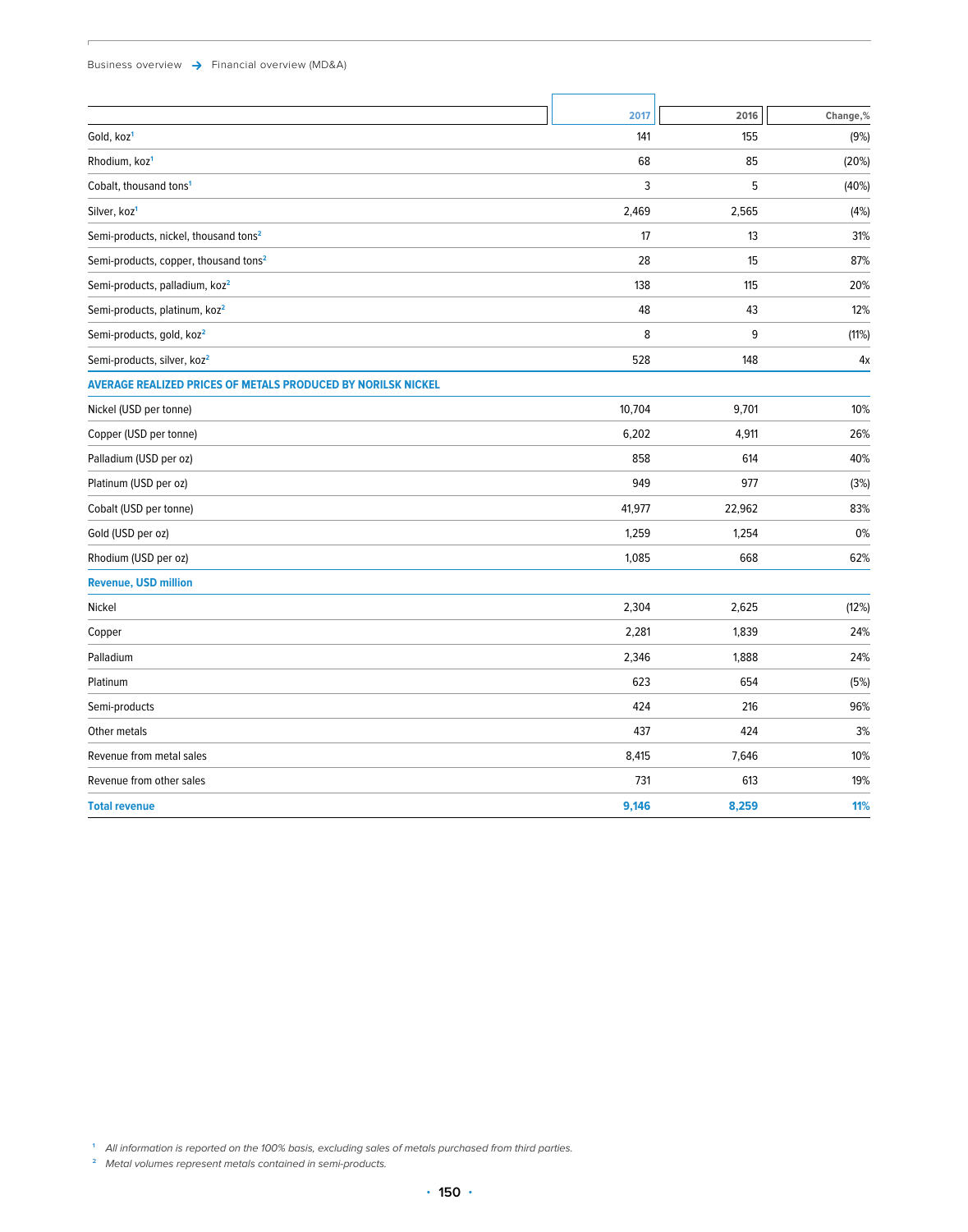## **Revenue from metals**



Nickel sales accounted for 27% of the Group's total metal revenue in 2017 down from 34% in 2016. The decrease by 7 p.p. was driven by the reduction of sales volumes following a decrease of metal production from third party feed and stronger performance of palladium and copper relative to nickel price.

In 2017, nickel revenue decreased by 12% (or USD 321 million) to USD 2,304 million primarily due to lower sales volumes (USD 593 million) owing to decrease of Nickel production from third parties feed and the higher base effect as temporary metal stock was sold in 2016, which was partly offset positively by higher nickel price (USD 267 million).

Additional USD 5 million to nickel revenue in 2017 was contributed by the re-sale of purchased metal to fulfil the Company's contractual obligations.

The average realized nickel price increased 10% to USD 10,704 per tonne in 2017 from USD 9,701 per tonne in 2016.

Sales volume of nickel produced by the Company from its own Russian feed decreased by 10% (or 23 thousand tons) to 206 thousand tons. The decrease was primarily driven by the sale of metal from a temporary stock in 2016.

Sales volume of nickel produced from third parties feed decreased by 79% in 2017 to 9 thousand tons as Harjavalta started the processing of the Company's own Russian feed.



In 2017, copper sales accounted for 27% of the Group's total metal sales, increasing 24% (or USD 442 million) to USD 2,281 million primarily owing to higher realized copper price (USD 483 million) that was partly negatively offset by the decrease in sales volume (USD 41 million).

The average realized copper price increased 26% from USD 4,911 in 2016 to USD 6,202 per tonne in 2017.

Physical volume of copper sales from the Company's own Russian feed decreased by 1% (or 4 thousand tons) to 365 thousand tons. The decrease owing to the higher base effect as copper from temporary metal stock was sold in 2016 was partly positively offset by the copper sales, produced from concentrate purchased from Rostec.

The volume of copper sales from purchased semi-products decreased by 2 thousand tons to 3 thousand tons in 2017.



In 2017, palladium became the largest contributor to the Group's revenue, accounting for 28% of the Group's total metal revenue, up by 3 p.p. The palladium revenue increased 24% (or USD 458 million) to USD 2,346 million. The positive impact of higher realized price (USD 681 million) was partly negatively offset by the reduction of sales volume (USD 324 million) mainly owing to the higher base effect as temporary metal stock was sold in 2016 and stock accumulation in 2017 in Palladium fund.

Additional USD 285 million to palladium revenue in 2017 was contributed by the re-sale of purchased metal to fulfil the Company's contractual obligations (vs USD 184 million in 2016).



In 2017, platinum sales accounted for 7% of the Group's total metal revenue and decreased by 5% (or USD 31 million) to USD 623 million due to lower volumes of platinum sales owing to the higher base effect as metal stock was sold in 2016 (USD 11 million) and lower realized platinum price (USD 20 million) down 3% from USD 977 per oz in 2016 to USD 949 per oz in 2017.

### **Other metals**

In 2017, revenue from other metals increasing 3% (or USD 13 million) to USD 437 million owing to the increase in rhodium (up 30%) and cobalt (up 8%) sales which was partly negatively offset by lower gold (down 9%) and silver (down 5%) revenue.